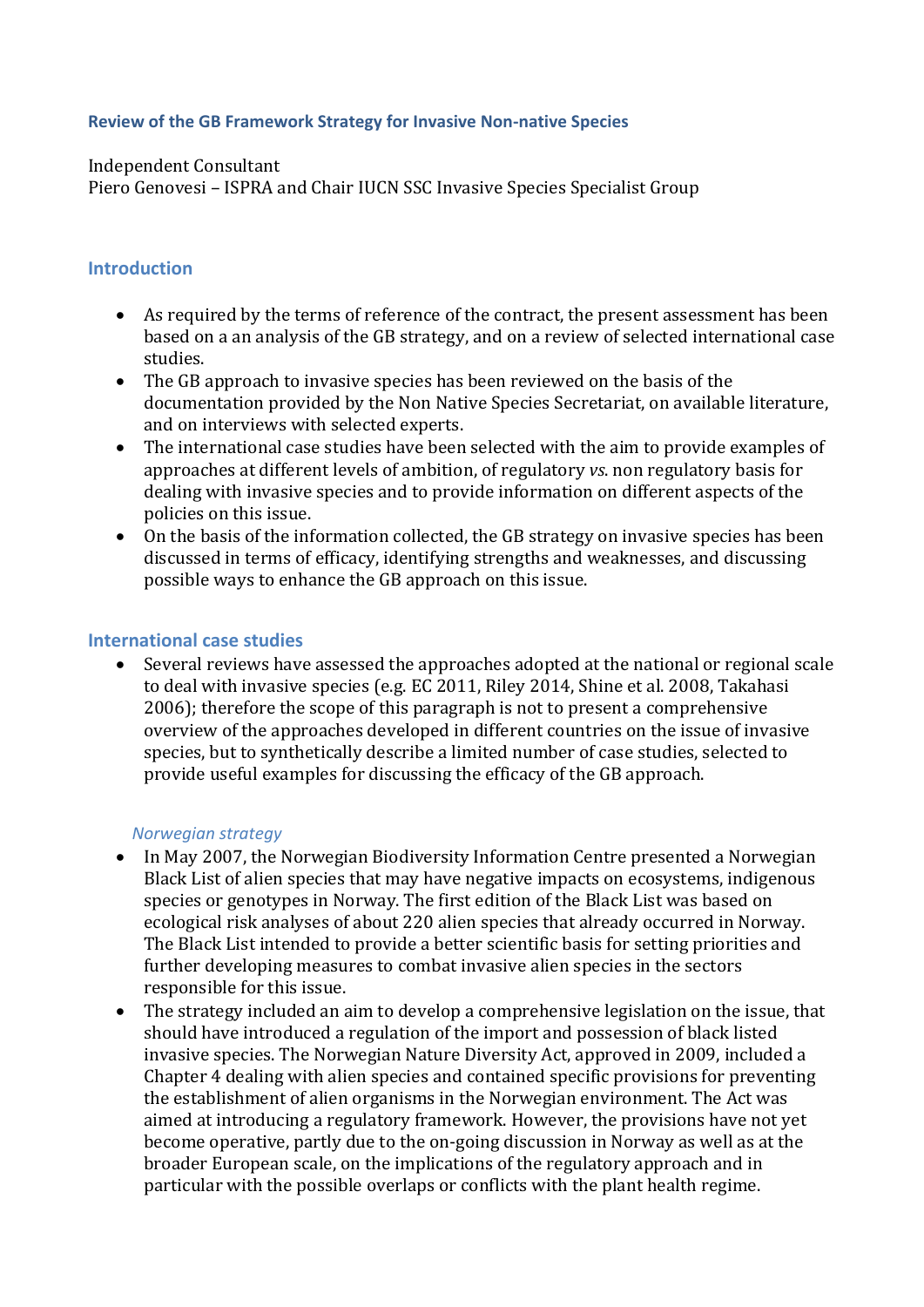#### *Spanish legislation*

- In 2011 Spain adopted the Royal Decree 1628, based on a "black list" of invasive species and on a list of potentially invasive species. The Decree included provisions regulating the import, possession, trade and transport of invasive species listed in an annex. After its first release, there has been a wide and active debate in Spain and several stakeholders opposed the approach proposed by the legislation. The text has thus been revised and a new Decree (630/2013) entered into force in August 2013 [\(https://www.boe.es/boe/dias/2013/08/03/pdfs/BOE-A-2013-8565.pdf\)](https://www.boe.es/boe/dias/2013/08/03/pdfs/BOE-A-2013-8565.pdf).
- The legislation is based on a list of 181 species (or higher taxa) posing a severe threat to native species, habitats or ecosystems. The list can be updated by the Min. Agriculture & Environment, based on proposal by regional authorities. The bill includes the possibility to adopt decision with urgency in specific cases. For species in the list, there would be a ban of possession, transport, trade, release into the wild, as well as a general prohibition of uses that can cause an increase of the species (e.g. use for baits).
- The main challenge of the new Spanish approach is likely going to be the actual enforcement of the legislation, that will require an active role of the local communities. Also, there have been criticisms on the possibility to derogate to bans, and some NGOs have questioned the overall efficacy of the framework.

### *USA*

- The US framework, based on the Executive Order 13112, is aimed at ensuring a coordination among the different decision levels of the US federal system. The order has established the National Invasive Species Council (NISC), that has the aim to maximise organisational effectiveness and collaboration among international, Federal, state local governments and stakeholders. NISC does not have the legal authority to impose action to agencies, or to reorganize departments. The efficacy of NISC action depends on its ability to conduct evaluations across Federal departments and agencies, collecting budget information on agency spending and thus permitting a continuous overview of Federal government's operations in a strategic way.
- Another significant element of the US system is that the Federal government provides funding for research into invasive species, administered under the auspices of the USDA. This central mechanism indeed is considered to provide an important starting point for prioritizing research programs.

### *Japan*

- Japan has adopted a specific and quite ambitious legislation on invasive species, the Invasive Alien Species Act, that was approved in 2004 and enforced since 2005. The framework is based on two lists: a list of invasive species (comprising around 100 species, defined as causing damage to ecosystems, human safety, agriculture, forestry and/or fisheries), and a list of potentially invasive species (several hundreds taxa). The legislation introduced a ban to import, possess, raising, transfer, releasing, planting or sowing invasive alien species; it requires an authorisation for import of potentially invasive species, based on a risk assessment and a consultation, not exceeding a duration of 6 months.
- The frameworks has also provided funds for carrying on control of selected invasive species, amounting to slightly over m3 USD/year, in the 2008-2010 period.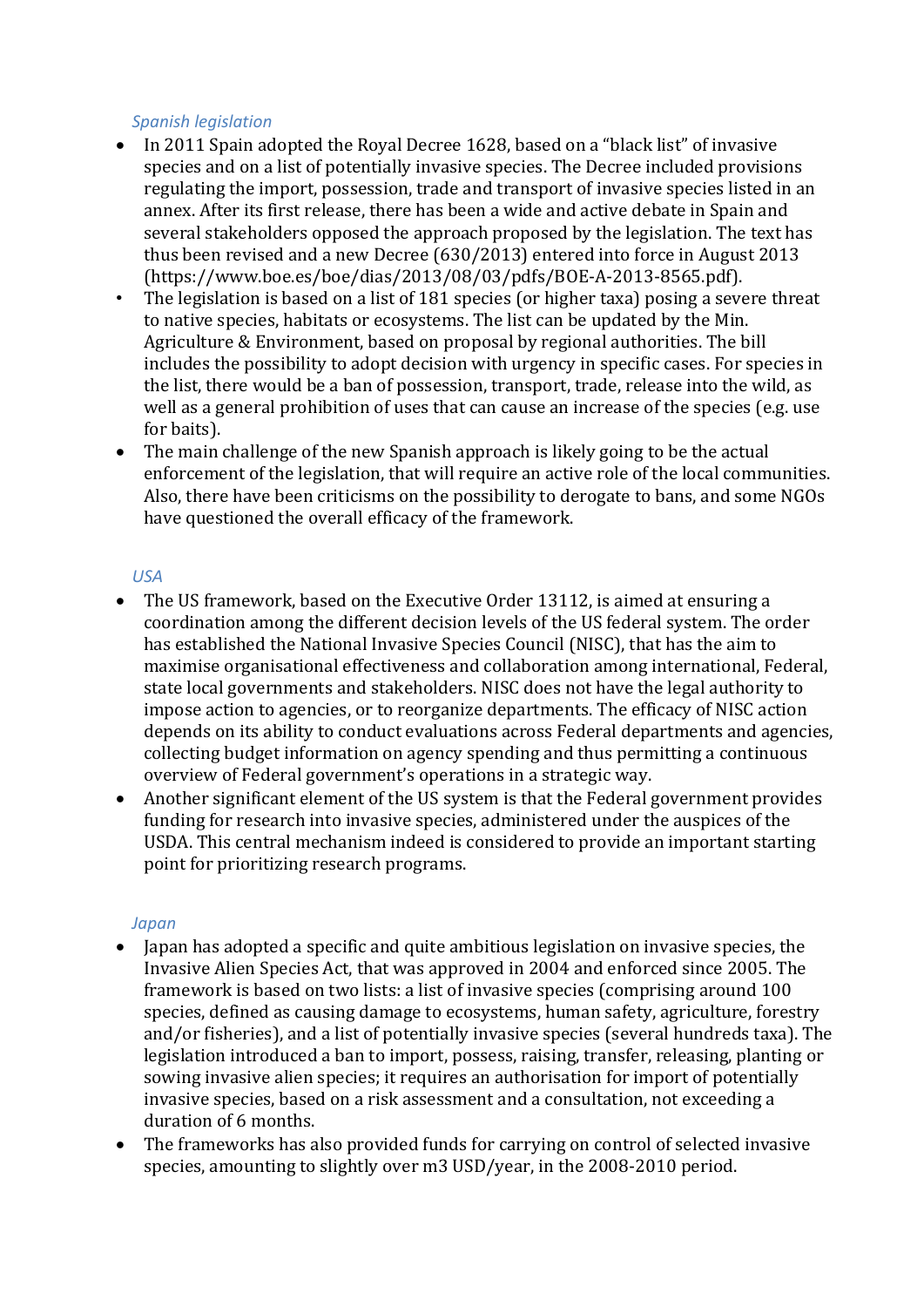The efficacy of the legislative framework appears confirmed by the decrease in the number of imported specimen, that has been of 47.3% of mammals, 70.8% for birds, 38% for reptiles, 84.2% or amphibians, and 11.5% for ornamental fish (Goka 2010, Goka et al. 2008, Mizutani & Goka 2010).

## *Australia*

- Australia has developed a stringent biosecurity policy since the beginning of the XX century, based on several pieces of law, and undergoing a revision, aimed at developing a Biosecurity Bill, updating previous legislative acts.
- There have been criticisms over the efficacy of the Australian policy in terms of management of invasive species, and of coordination among states' actions (e.g. Riley 2014). However, the country has indeed one of the most stringent biosecurity policies in the world, in terms of regulation of imports (Beale et al. 2008). The framework in fact prohibits the entry of animals, plants and their products into Australia, unless thy are already on an authorised list.
- The Australian biosecurity framework is based on a synergic approach among agriculture, forestry, fishery and the environment. Furthermore, the framework is supported by very significant investments, with a total budget of \$1.6 billion since 2009, and \$524.2m of new funding for the 2012-13 period.
- The Australian biosecurity policy has permitted to keep the country free of several highly invasive species; for example, Australia is one of the very few countries free of the Varroa mite, and this has permitted to prevent losses to the Australian plant industries for \$21.3-50.3 million/year over thirty years (CSIRO).

# *EU upcoming regulation on invasive species*

- The EU has launched a proposal for a Regulation on invasive species that is at present being debated by the EU Parliament, the European Council, and the European Commission. Although the final structure of the legislation is not finalized yet, some principles appear to have been largely agreed. At the present level of the discussion, it can be expected that the regulation will affect action by EU member states in several ways:
	- o EU Regulation will form the framework for MS action, encouraging prevention, eradication and control measures applied at the national level;
	- o MS will be encouraged to develop national "black lists" and it will be permitted to apply regulation of import, trade and possession for the black listed species;
	- o MS will have an obligation to identify key pathways of introduction of invasive species, and to develop and enforce action plans to address these pathways;
	- o MS will have obligations to promptly detect and respond to new invaders;
	- o information sharing will be a key element of the framework, there will be reporting obligations, and the EU will implement a European platform for facilitating data sharing. MS will probably have to develop national information systems interlinked with an upcoming EC platform. The need to ensure early detection and rapid response to new invaders will require interlink also with international information systems, storing key data for enabling rapid action.

# **Discussion**

 Many countries around the world have adopted national legislations on invasive species, and the number of legislative tools has increased sharply after the adoption of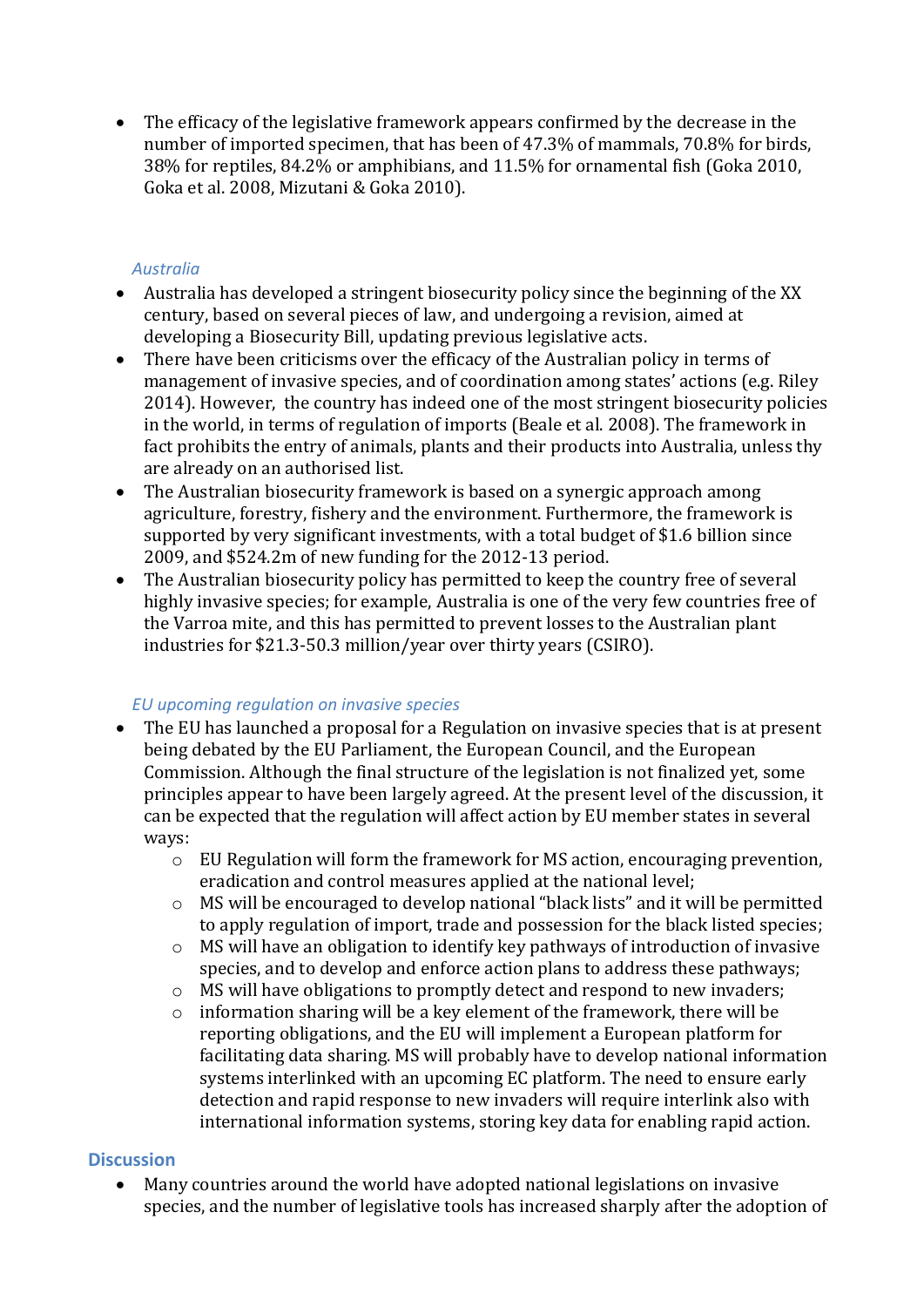the Convention on Biological Diversity in 1992. In 2010 it was calculated that 55% of the countries signatory to the CBD had adopted legislative tool on this issue (McGeoch et al 2010).

- In general, at the global scale, it is acknowledged that Australia and New Zealand have the most stringent and effective biosecurity policies (e.g. Simberloff et al. 2012, Takahashi 2006). These are based on a regulatory approach, that imposes very strict rules for the import of any organism into the country, adopting a so called "white list" system (only permitted species allowed).
- Regulatory although less ambitious systems have been adopted in several countries such as Japan, that have introduced a permit system for any import of species, based on a "black list". The results gathered in Japan seem to indicate that this approach can significantly reduce the arrival of risky species into the country.
- As noted by Shine et al. (2009) many European countries have some kind of regulation of import, even if often restricted to a limited number of species. The most comprehensive legislation is the one recently adopted in Spain, that comprises 181 species. Most other countries have a very limited number of regulated species.
- The limited number of European countries that have adopted black list legislations is partly due to the concern to create conflicts with existing legislations, in particular the plant health regime, or more in general to determine contradictions with the free trade regime at the basis of the EU treaty. For example, when Norway adopted the Nature Diversity Act in 2009, there was the intention to introduce a regulatory framework covering a wide range of invasive species. The concerns raised at the national and European level, in particular concerning possible contradictions with the plant health regime, started a long discussion, not yet concluded.
- Apart from the regulatory approaches, several European countries have adopted national strategies or action plans, including Austria, Denmark, Ireland, Finland, France, Norway; many others have partly addressed the issue in the national biodiversity action plans. However, most of these tools remain largely on paper, setting the principle of action, but with very limited concrete effects on the organisational and statutory aspects, and thus the enforcement of concrete measures is far from satisfactory.
- One of the challenges in developing effective policies on invasive species lays in the highly intersectoral basis of the issue. As recently noted by Riley (2014) a common trait when dealing with invasive species, is that each country has a range of jurisdictions relevant for different aspects of the issue, and several government agencies and interest groups. Therefore a common but problematic challenge is how to coordinate and synthesize processes across the many lines of responsibility and relevant levels of government.
- Despite the crucial importance of coordination, there are very few cases of policies based on the establishment of peak coordinating bodies (*sensu* Riley 2014), and these include GB and USA. There are several examples of national initiatives nested in national scientific or technical bodies (e.g. Invasive Species Ireland [http://invasivespeciesireland.com,](http://invasivespeciesireland.com/) Belgian Forum on Invasive Species [http://ias.biodiversity.be\)](http://ias.biodiversity.be/), but in most cases these are aimed at improving information sharing more than at ensuring coordination and catalysing action through a direct involvement of the key national agencies.
- The interlink with the agricultural and plant health sectors is particularly crucial for the efficacy of invasive species policies. One reason is that the agricultural sector has in most countries competencies over the border control for plants and potential pests, and the authorisation processes for the import of living organisms, sectors that are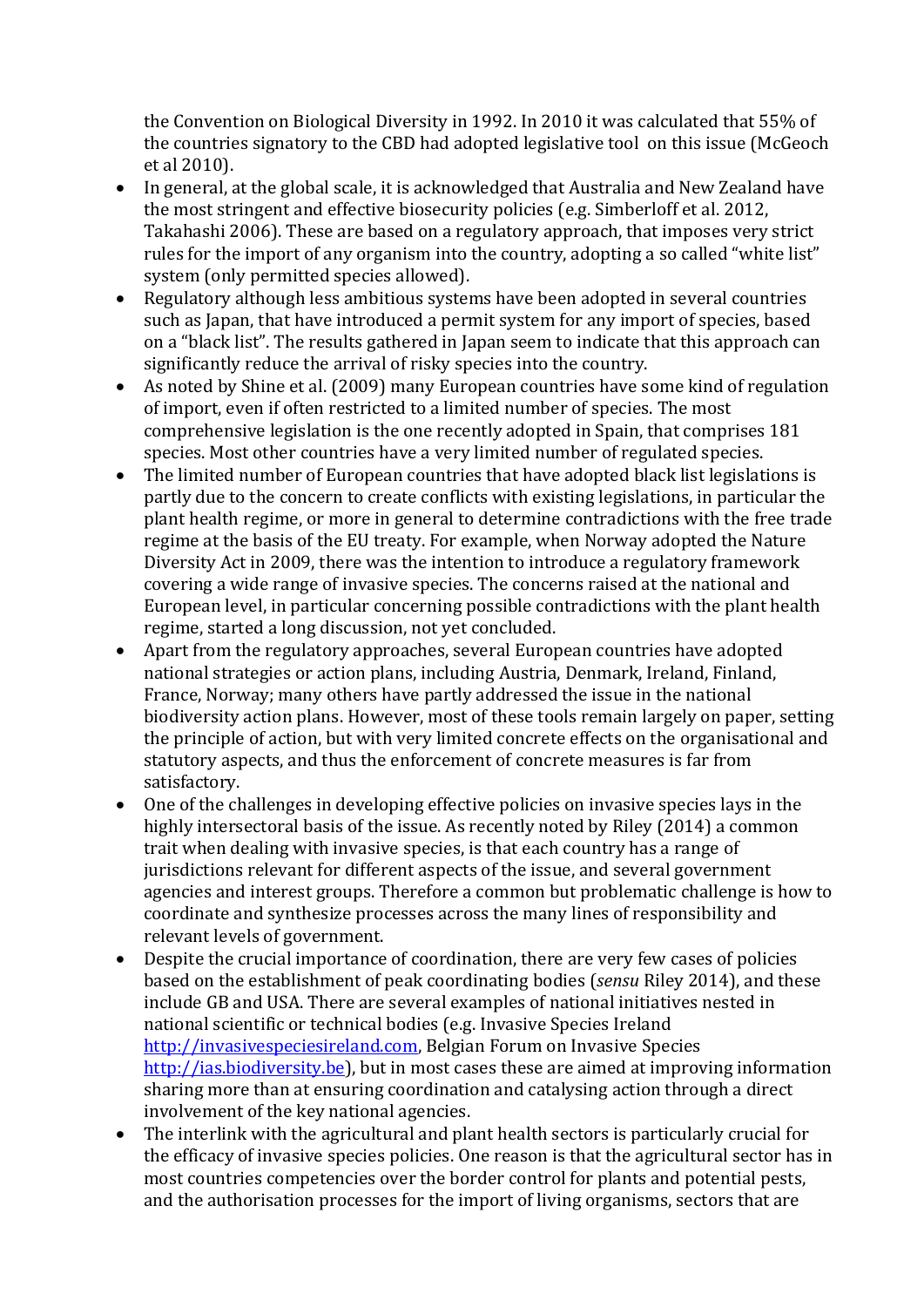particularly challenging when introducing regulations for the import of species. As stressed above, the potential conflicts with the plant health regime has created significant obstacles to the development of dedicated legal tools on invasive species for example in Norway. On the other hand, the most successful examples of biosecurity policies addressing invasive species – namely Australia and New Zealand – have been obtained with the direct involvement of the agricultural sector in the implementation of these policies.

- As an example, in the discussion occurred at the EU lever for the development of a European Union legislation on invasive species, the main driver has been the environmental sector of the European Commission (DG ENV), but the progresses occurred in the last few year have largely been due to an improved cooperation with the agriculture and health directorate (DG SANCO).
- The upcoming EU Regulation on invasive species will indeed significantly change the legal and policy framework of national initiatives by European Member States. In particular, if the key principles at present under discussion at the EU level will be confirmed, a more active role of MS will be encouraged, both in terms of management action on invasive species, and on regulatory approaches to address prevention. It is likely that the new legislation will clarify the possibilities that MS have for developing regulatory measures aimed at preventing the entry of invasive species into their territories, that will be required to be based on formal risk assessments. Also, MS will be required to identify and address priority pathways of introduction, and this may be done by voluntary and regulatory measures, depending on the specific pathways. Last but not least, the EU Regulation will include provisions for compulsory action on invasive species of EU concern, and MS will need to take into account these new obligations, addressing as appropriate the obstacles to the required actions (e.g. compulsory access to private land).
- One key issue in enforcing measures on invasive species, is the assessment of the risks. Risk assessment is crucial when introducing regulations of import of import and/or trade - because the EU and global free trade regimes impose that decisions are based on science and fully justified -, but also to prioritize action at different levels.
- There are indeed very sophisticated risk assessment protocols in Europe (e.g. Belgium) and the world (e.g. Australian Weed RA), and several European countries have developed priority lists based on standardized risk assessments (e.g. Germany, Austria). The scientific community has in many instances highlighted the limits of existing risk assessment procedures, and have invested significant efforts in improving the accuracy and precision of screening methodologies (e.g. Leung et al 2013). However, in terms of decision making it should be noted that very detailed and accurate risk assessments require an investment in time and resources that is not always justified. For example, in the case of newly recorded non native species, introduced without an authorisation, it would be justified the to immediately start a removal campaign based on partial evidences of risks of impact (quick screening *sensu*  Genovesi et al 2010 and EPPO), instead of postponing action to produce a detailed and comprehensive risk assessment.
- Risk assessment standards and methodologies adopted within the GB framework appear of high scientific standard. It is important to constantly improve and update the risk assessment protocols on the basis of the advancements in the scientific community, but it is also important to balance the resources devoted to a single risk assessment with the importance to finalize a higher number of assessments, even if based on a less detailed level of screening, for example to guide rapid action or to develop alert lists.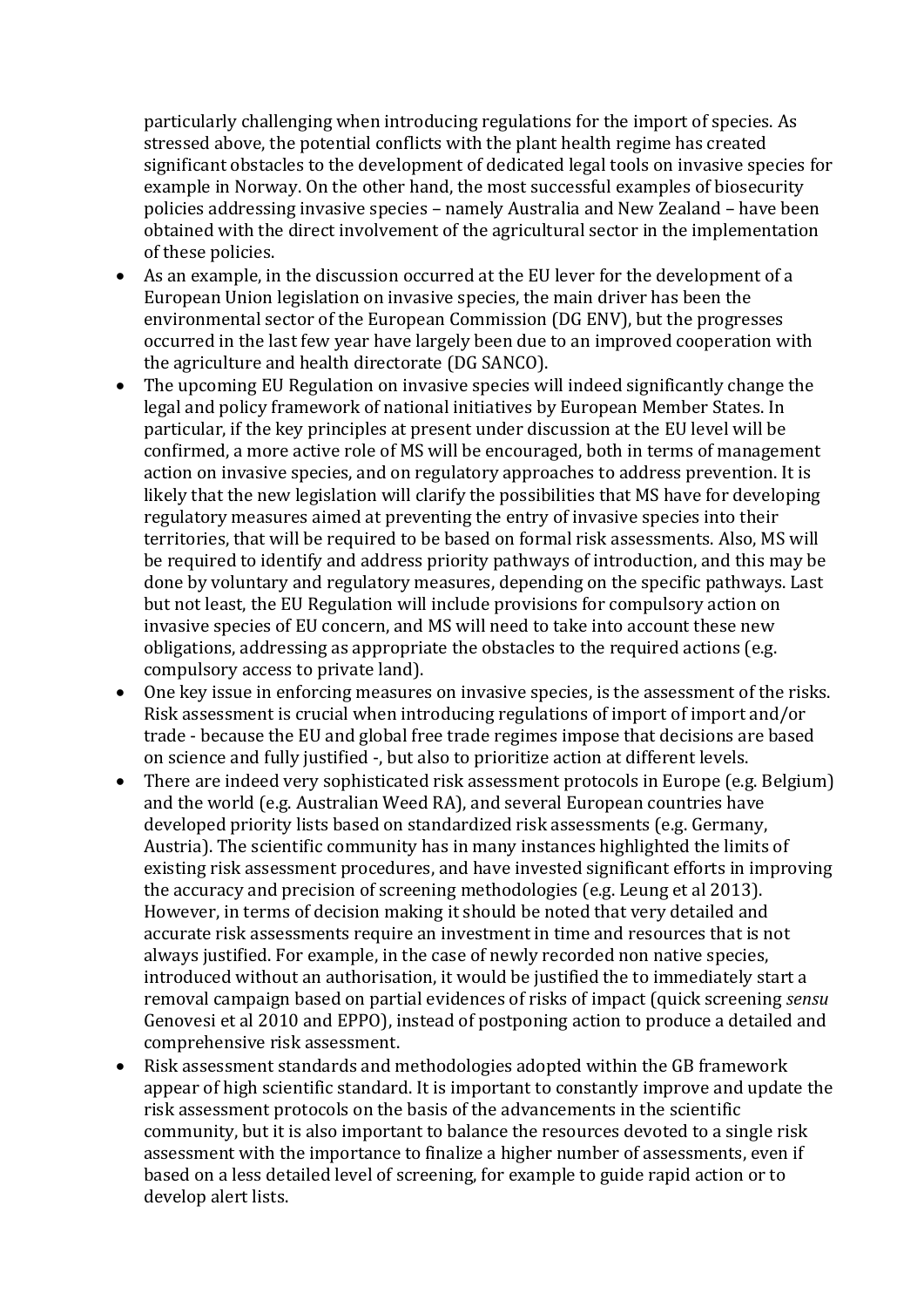### **Conclusions**

- Following the concerns on the impacts caused by invasive species, and the global decisions on this issue, many countries and regions around the world have developed response measures at different scale, from stringent legal systems, to peak coordinating bodies nested in the legislation, to non binding national strategies and action plans.
- There are indeed examples of policies that have effectively prevented unwanted introductions, in particular those based on regulations of import. However, also policies focused more on the coordination of decision levels can be an effective response to the issue.
- The discussion on how to respond to invasive species in Europe has started over 10 years ago. The European Strategy on Invasive Species was in fact adopted by the Council of Europe in 2003, after a discussion continued for several years. Since then, several European countries – as stressed above - have adopted national strategies or action plans on invasive species, but in most cases these have mostly addressed information gaps, and recommended approaches without introducing a statutory or regulatory framework, and in most cases not establishing any coordinating body, or identifying a body more focused on the scientific aspects and on the sharing of information.
- It must be stressed that the GB approach on invasive species has been developed at an early stage of the European discussion on this issue, and can be considered the most comprehensive and effective approach so far enforced in the region. GB is the only European territory that has structured an organisation to enforce the principles set in the strategy, and since the adoption of the document, the NNSS has ensured an effective coordination among different agencies and levels of decision, as well as key stakeholders. The recent review by Riley stressed how the coordination approach established in GB indeed addressed some of the most serious challenges in dealing with invasive species, and at the same time gives representation to the private sector, more than a strictly regulatory body could possibly do.
- Although the GB approach is rather peculiar, and it is therefore not possible to directly compare the efficacy of this framework with similar approaches adopted in other regions (apart from US), there are several evidences that confirm the strengths of the GB approach.
	- o For example, GB is the only European country that has established a species alert framework for the Asian hornet (*Vespa velutina*), accidentally introduced into France in 2004, and progressively expanding since then. Although the impact of the species is well known, the arrival into Spain, Portugal and Italy has been detected with some delay, and no measures had been established to catalyse a response in any of these countries. GB – that is not yet invaded by the species - has established a contingency plan, involved bee keepers, prepared information forms and created a model of a low cost trap to try respond to the species once it will arrive in England.
	- o In terms of response, GB has already removed 6 invasive species in an early stage of invasions; this number may appear low, but is higher than any European country, as far for what spp. 5 in Ireland, 2 in Spain and Netherlands, 1 in France, Portugal, etc.
	- o The Ruddy duck eradication almost completed is indeed one of the most ambitious eradications ever planned, and has required effective coordination at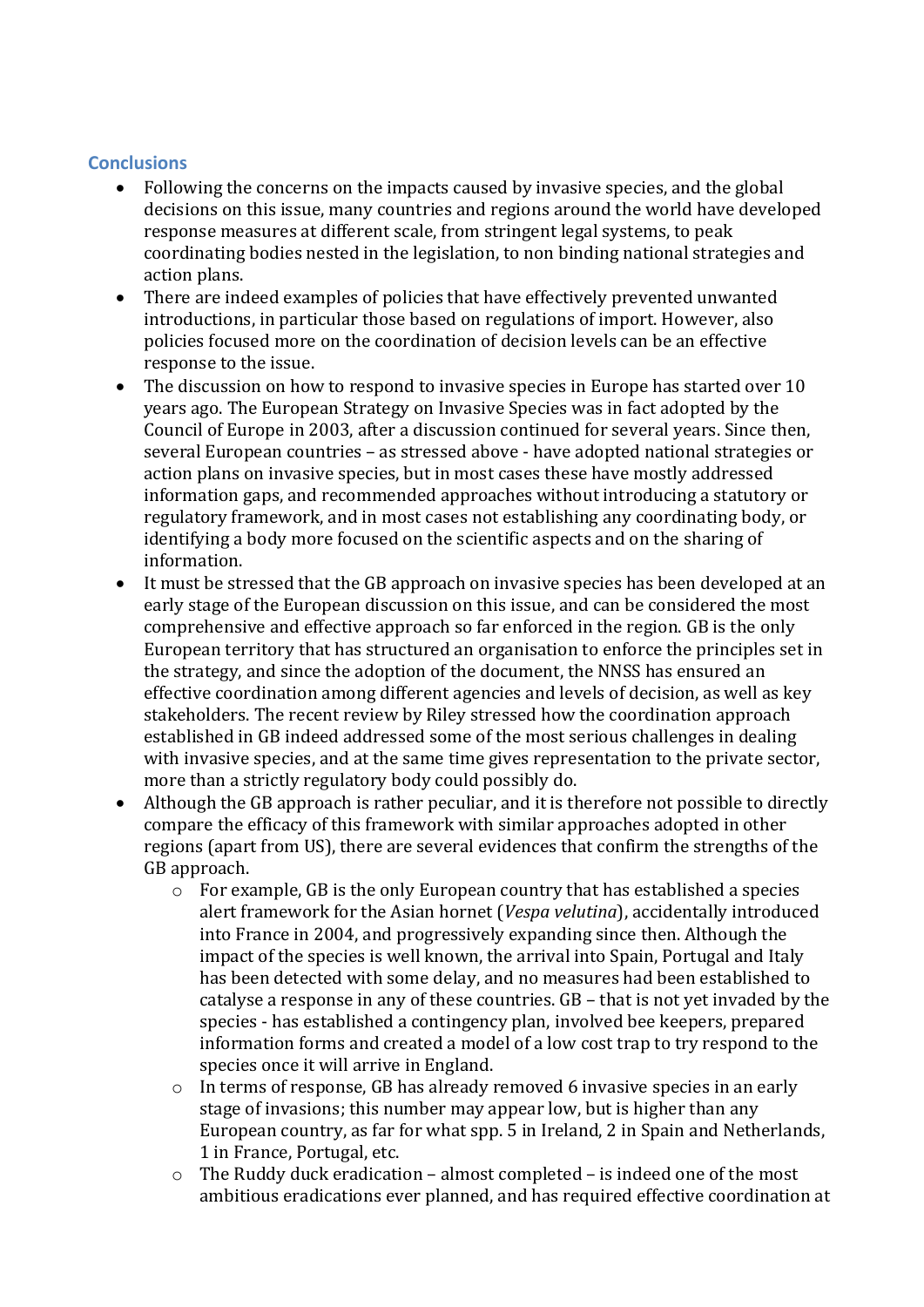several levels, direct involvement of the competent technical agencies, and active communication.

- Having said this, the GB approach appears to have some limits and constraints. The non binding approach and non statutory organisation, limit the implementation of prevention and management measures. Although the substantial investment in risk assessments, very few species have been regulated so far (or are being regulated; import and trade of 5 freshwater plant specie will be banned in the next few months). Some management activities are obstacled because the access to some key areas is not granted by owners. Some of these constraints have been addressed in Scotland, through the [Wildlife and Natural Environment Act 2011,](http://www.legislation.gov.uk/asp/2011/6/contents) that has amended a previous legislation.
- One of the positive elements of the GB framework, is that information and assessments are used for concrete action more than in other countries. For example, several European states (e.g. Belgium, Germany, Austria) have developed quite advanced risk assessment procedures, that have been used for prioritisation exercise. However, in general these efforts have not brought to regulate import and trade of black listed species, or to enforce eradications.
- Having said this, not all the research efforts supported by public money in GB appear to have been designed to inform decision making.
- The quality and updating of information is crucial for enabling effective decision making and response. The GB NNSIP portal indeed provides relevant information on invasive species, and the quality of data has indeed been an important element for supporting response. However, there are still gaps in the information provided by the system (for ex in terms of distribution data), and the links with international information systems could be improved.
- One conclusive remark is that the GB framework on invasive species seems underutilized. The coordination mechanism ensured by the NNSS has shown to be very effective, in particular when considering the limited cost of the structure. The involvement of stakeholders has worked well, and coordination among the relevant government agencies been more effective than in most other countries. This potential has led to effective results, but could permit a much more ambitious response in terms of prevention (e.g. number of species whose import, trade or possession is regulated), and management (e.g. number of rapid responses, eradications, management programs).

### **Recommendations**

- Make better use of the GB framework, strengthening the actual systems, considering the development of a stronger statutory role of NNSS, and setting more ambitious targets such as:
	- o focus more on future invaders, improving contacts with other countries to encourage control and to identify possible new invading species to GB;
	- o consider expanding risk assessment to pathways, not only species;
	- o number of alert species and contingency plans should be increased substantially, taking into account the outcomes of the horizontal scanning exercise applied in April 2013;
	- o rapid removal of invasive species should be applied more widely, but selecting candidates that offer good chances of success (avoid marine species, priority to vertebrates, etc.);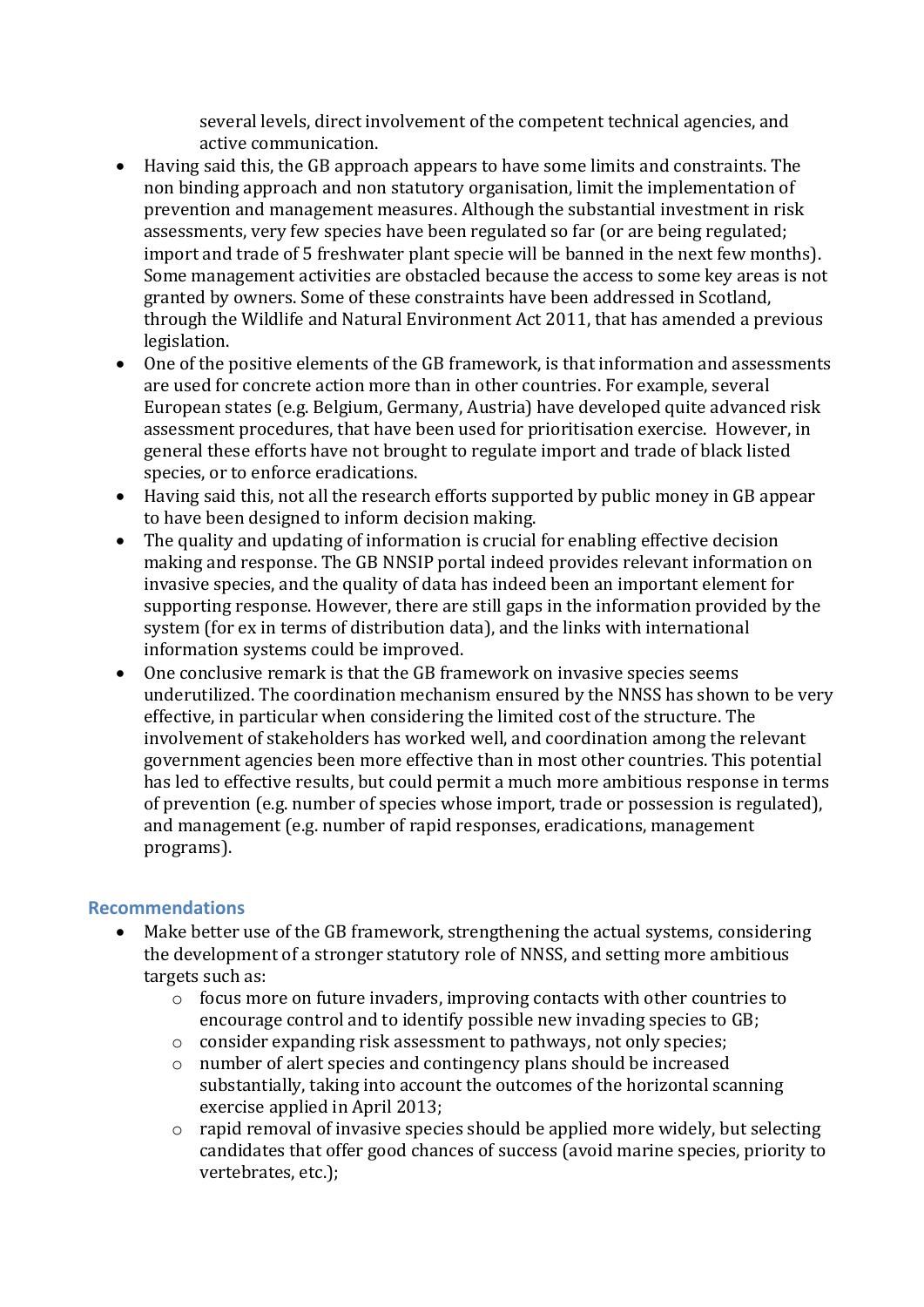- $\circ$  whenever appropriate, strengthen involvement of key stakeholders for enforcing rapid response measures;
- o increase substantially the number of species managed based on a GB action plan, and with government support;
- o consider introducing a stronger role of NNSS in steering action by the competent agencies.
- Improve coordination with the plant health sector, avoiding overlaps, but increasing synergies.
- Consider the development of a dedicated legislation, taking into account the Scottish experience, addressing the present constraints (e.g. grant access to private land for carrying on management actions within official action plans).
- More in general, consider developing a regulatory approach, increasing substantially the number of regulated species, and introducing provisions for:
	- o regulating the import, possession and trade of a significantly larger number of the invasive species that have been identified as high risk through risk assessment;
	- $\circ$  consider a generalised ban of release of alien species into the wild, unless authorised.
- Focus and prioritise research. Publicly funded research projects should be selected on the basis of the direct effects on policy making and effective response to invasive species.
- Improve the information system, strengthening the interlink with other national, European, and international tools, in order to improve the information basis provide to decision making (such as records of invasiveness elsewhere, management alternatives, etc) and providing more accurate and updated distribution data.

# **Literature**

- BEALE, R., J. FAIRBROTHER, ET AL. (2008). One Biosecurity: A working Partnership. The Independent Review of Australia's Quarantine and Biosecurity Arrangements: Report to the Australian Government. Canberra.
- EUROPEAN COMMISSION (2011) A comparative assessment of existing policies on invasive species in the EU Member States and in selected OECD countries. Bio Intelligence Service. Report to the EU, Contract 070307/2010/577435/ETU/B2.
- GENOVESI, P., SCALERA, R., BRUNEL, S., ROY, D.B. & SOLARZ, W. (2010) Towards an early warning and information system for invasive alien species (IAS) threatening biodiversity in Europe. In pp. 1–52. Copenhagen[. http://www.eea.europa.eu/publications/information-system-invasive-alien-species](http://www.eea.europa.eu/publications/information-system-invasive-alien-species)
- GENOVESI, P. & SHINE, C. (2004) European Strategy on Invasive Alien Species. *Nature and environment*, 161,  $1 - 73$ .
- GOKA, K. (2010) Biosecurity measures to prevent the incursion of invasive alien species in Japan and to mitigate their impact The Invasive Alien Species Act in Japan. *Rev. sci. tech. Off. int. Epiz.*, 29, 299–310.
- GOKA, K., YOKOYAMA, J., UNE, Y., KUROKI, T., SUZUKI, K., NAKAHARA, M., ET AL. (2009) Amphibian chytridiomycosis in Japan: distribution, haplotypes and possible route of entry into Japan. *Molecular ecology*, 18, 4757–74.
- LEUNG, B., ROURA-PASCAL, N., BACHER, S., BROTONS, L., BURGMAN, M.A., DEHNEN-SCHMUTZ, K., ET AL. (2013) TEASIng apart alien species risk assessments: a framework for best practices. *Ecology letters*, 15, 1475–1493.
- MCGEOCH, M.A., BUTCHART, S.H.M., SPEAR, D., MARAIS, E., KLEYNHANS, E.J., SYMES, A., ET AL. (2010) Global indicators of biological invasion: species numbers, biodiversity impact and policy responses. *Diversity and Distributions*, 16, 95–108.
- MIZUTANI, T. & GOKA, K. (2010) Japan's Invasive Alien Species Act. *Applied Entomology and Zoology*, 45, 65–69.
- RILEY, S. (2014) Peak coordinating bodies and Invasive Alien Species:is the whole worth more than the sum of its parts? *International & Comparative Law Review*, 35, 453–492.